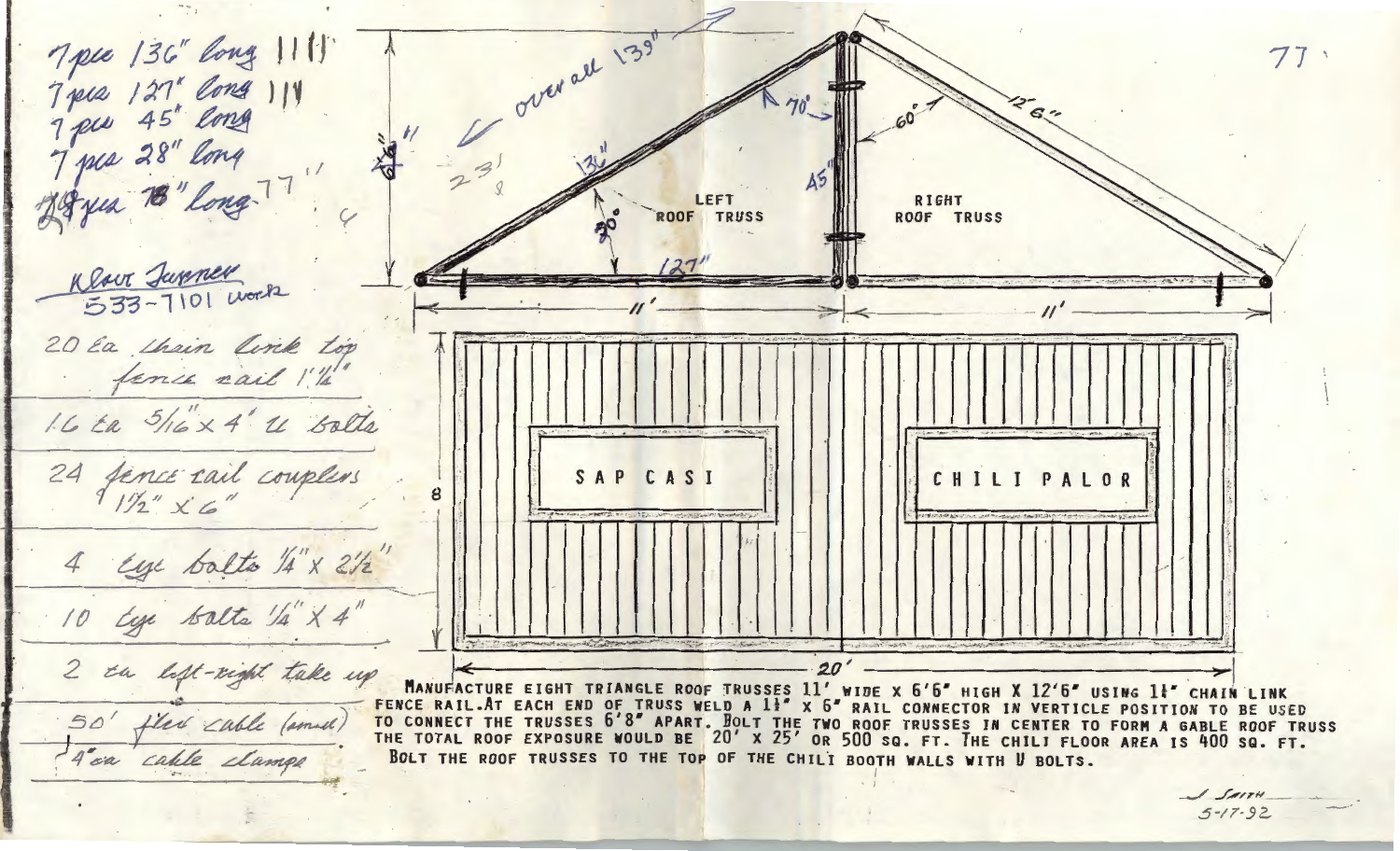

MANUFACTURE EIGHT TRIANGLE ROOF TRUSSES 11' WIDE X 6'6" HIGH X 12'6" USING 14" CHAIN LINK<br>FENCE RAIL.AT EACH END OF TRUSS WELD A 1<sup>1</sup> X 6" RAIL CONNECTOR IN VERTICLE POSITION TO BE USED<br>TO CONNECT THE TRUSSES 6'8" APART. B THE TOTAL ROOF EXPOSURE WOULD BE 20' x 25' OR 500 SQ. FT. THE CHILI FLOOR AREA IS 400 SQ. FT. BOLT THE ROOF TRUSSES TO THE TOP OF THE CHILI BOOTH WALLS WITH U BOLTS.

J SAITH  $5 - 17 - 92$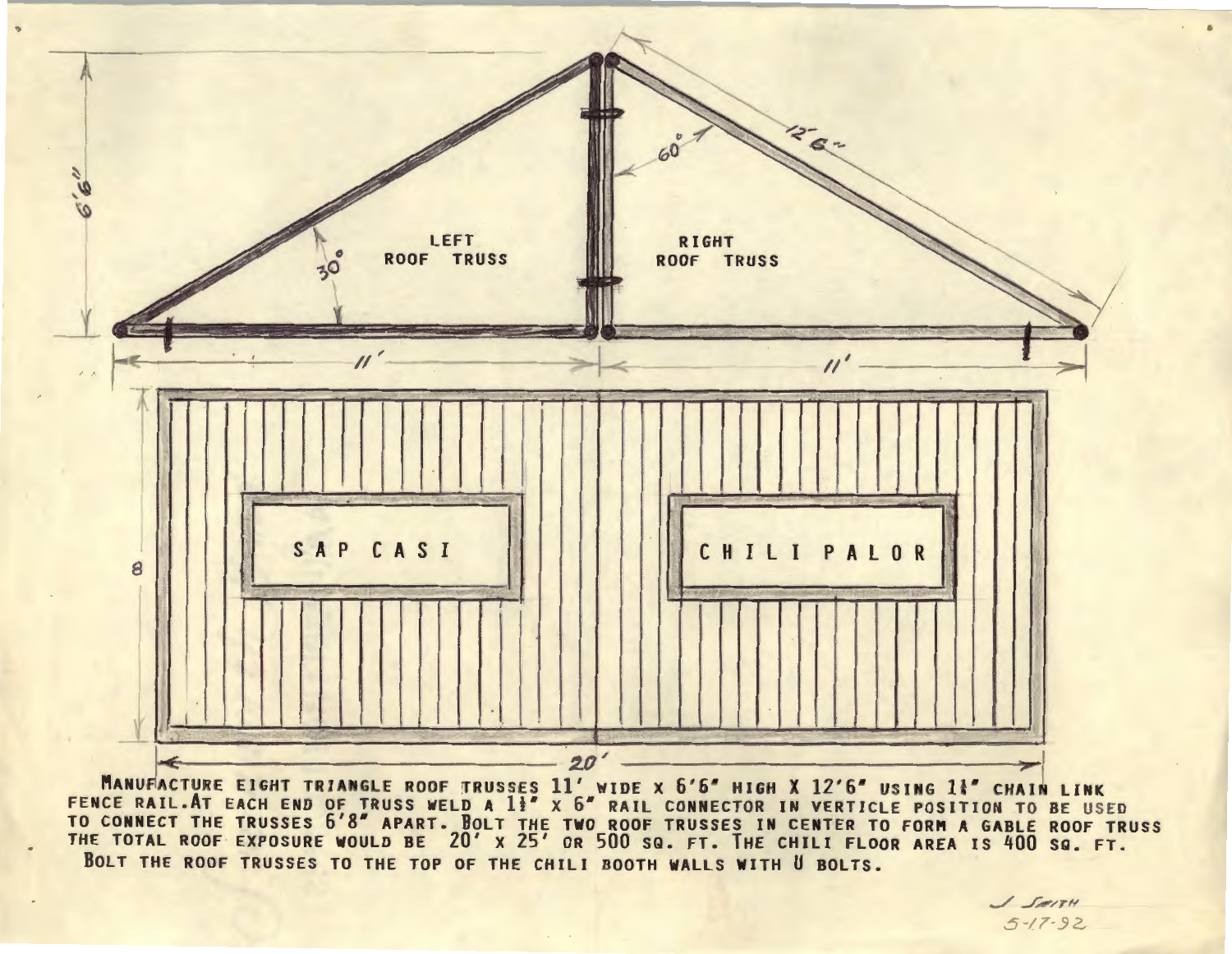

Front Elevation

Sa P 6 a & d Chili boath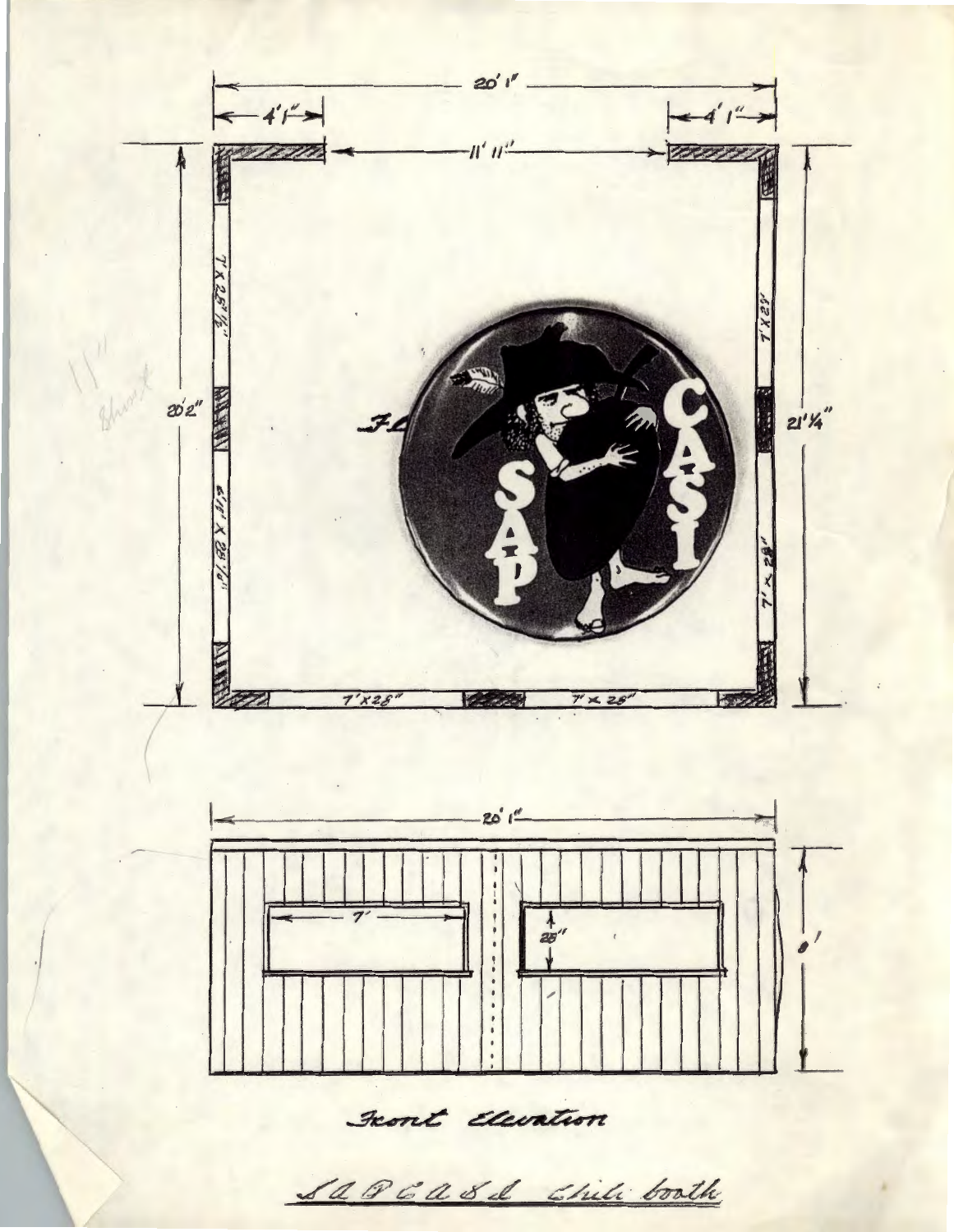## **FOLKLIFE BEER BARREL & ICE**



THE BEER BOOTH AT FOLKLIFE FESTIVAL

ICE CONSUMPTION HAS BECOME VERY EXPENSIVE FOR SAP CHILI BOOTH SO WE ARE TRYING TO FIGURE A WAY TO SAVE. THE LARGER BEER BARRELS THAT WE USE HAVE 15.5 GALLONS OF LIQUID. SOME OF THE BARRELLS ARE STRAIGHT UP AND DOWN AND SOME ARE POT BELLY AS THE ONE SHOWN AB6VE. THE ICE HOLDING BARREL IS 22" WIDE AND ABOUT 26" TALL.

SOME THOUGHT HAS BEEN GIVEN TO MAKING AN INSULATED BARRELL FOR THE BEER KEG TO SET IN BUT WE DO HAVE A SPACE PROBLEM IN THE BOOTH. COORS BEER SUGGESTED HAVING AN INSULATED BLANKET MADE TO WRAP THE ICE BARRELL AND COVER THE TOP.

REFRIGERATION IS NOTHING MORE THAN A TRANSFER OF HEAT AND MANY PLANTS HAVE A CHILLED WATER SYSTEM PICKING UP HEAT. FOR THIS REASON I BELIEVE WE ARE LETTING THE BEER ATTENDENS DRAIN THE WATER TO OFTEN CAUSING THE ICE TO MELT MORE QUICKLY.

SUGGESTIONS WELCOMED 3UGGESTIONS WELCOMED

**DOE SMITH** *s:a..-~*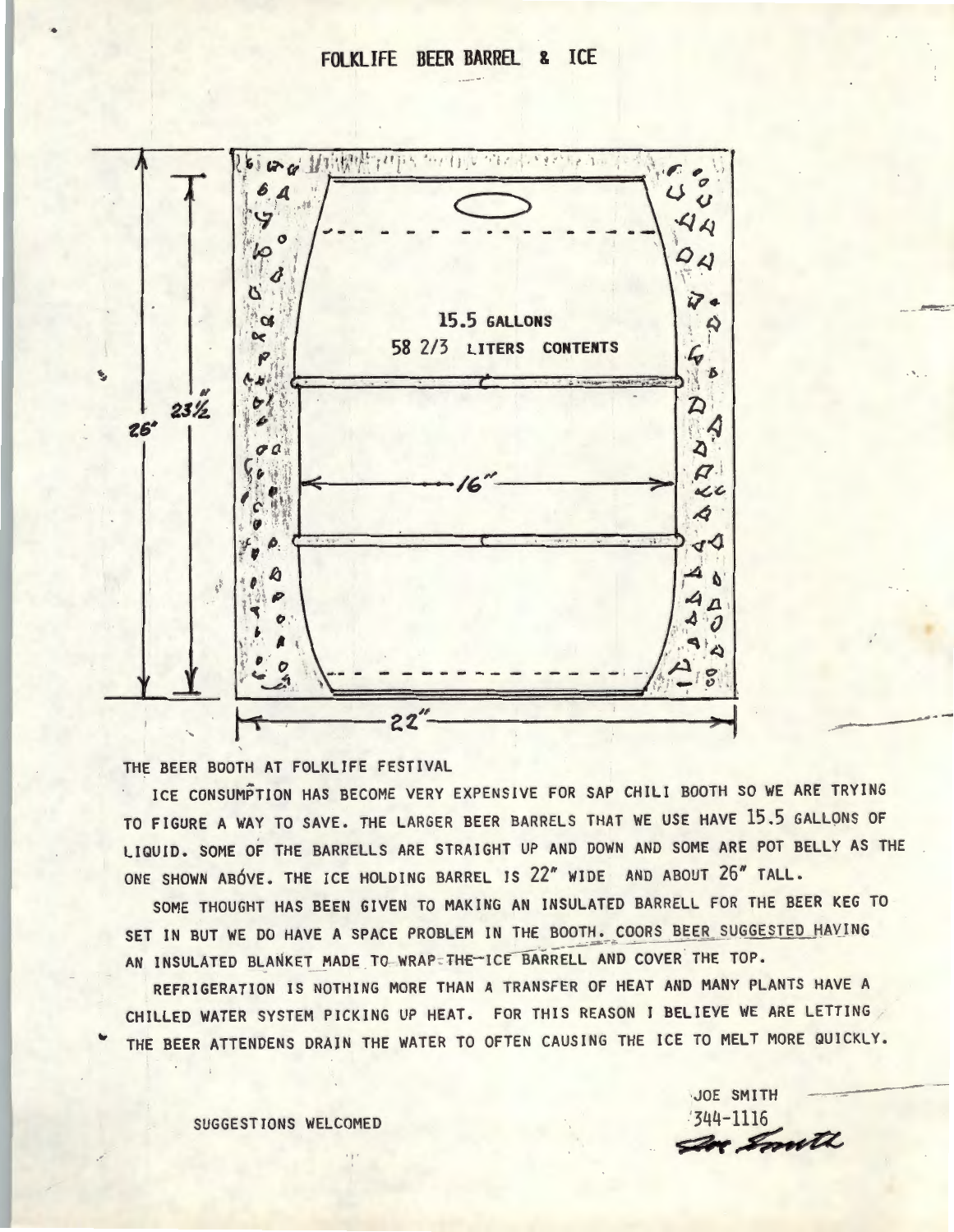## FEB. 20, 1993

DAVID TURNER, CHAIRMAN SAP CHILI BOOTH AT FOLKLIFE DAVE:

WE HAVE DISCOVERED THAT ONE SIDE OF OUR CHILI BOOTH IS 252" LONG AND THE OTHER SIDE IS 242" LONG. WE NEED TO ADD A 10" EXTENSION TO THE SHORT SIDE. BY DOING THIS OUR PIPE FRAME FOR THE ROOF WILL FIT THE WALLS CORRECTLY. \* ALSO WE CUT OFF ONE OF THE 77" PIPES LAST YEAR TO MAKE THE FRAME FIT BETTER. WE WOULD NEED AN ADDITIONAL FENCE RAIL PIPE FOR THIS SHORTENED ONE.

-------

ANOTHER SUGGESTION IS TO PLACE SOME TYPE ROLLER ON ONE WALL SO WHEN THE PIPE FRAME IS ASSEMBLED THE ROLLERS WILL ASSIST IN STARTING THE FRAME OVER THE WALLS.

· IN ADDITION I BELIEVE IF WE ARE TO ASSEMBLE THE ROOF ON THE GROUND WE NEED TO ADD TWO MORE CABLES AT THE LOWER EVE TO HOLD THE FRAME TOGETHER WHILE RAISING IT OVER THE WALL.

PERHAPS WE NEED TO BUY A 12' FOOT STEP LADDER AND ASSIGN IT TO SOME MEMBER FOR SAFE KEEPING. WE ALWAYS NEED ONE FOR BOOTH SETUP.

---

SINCERLY

In Smith

JOE SMITH